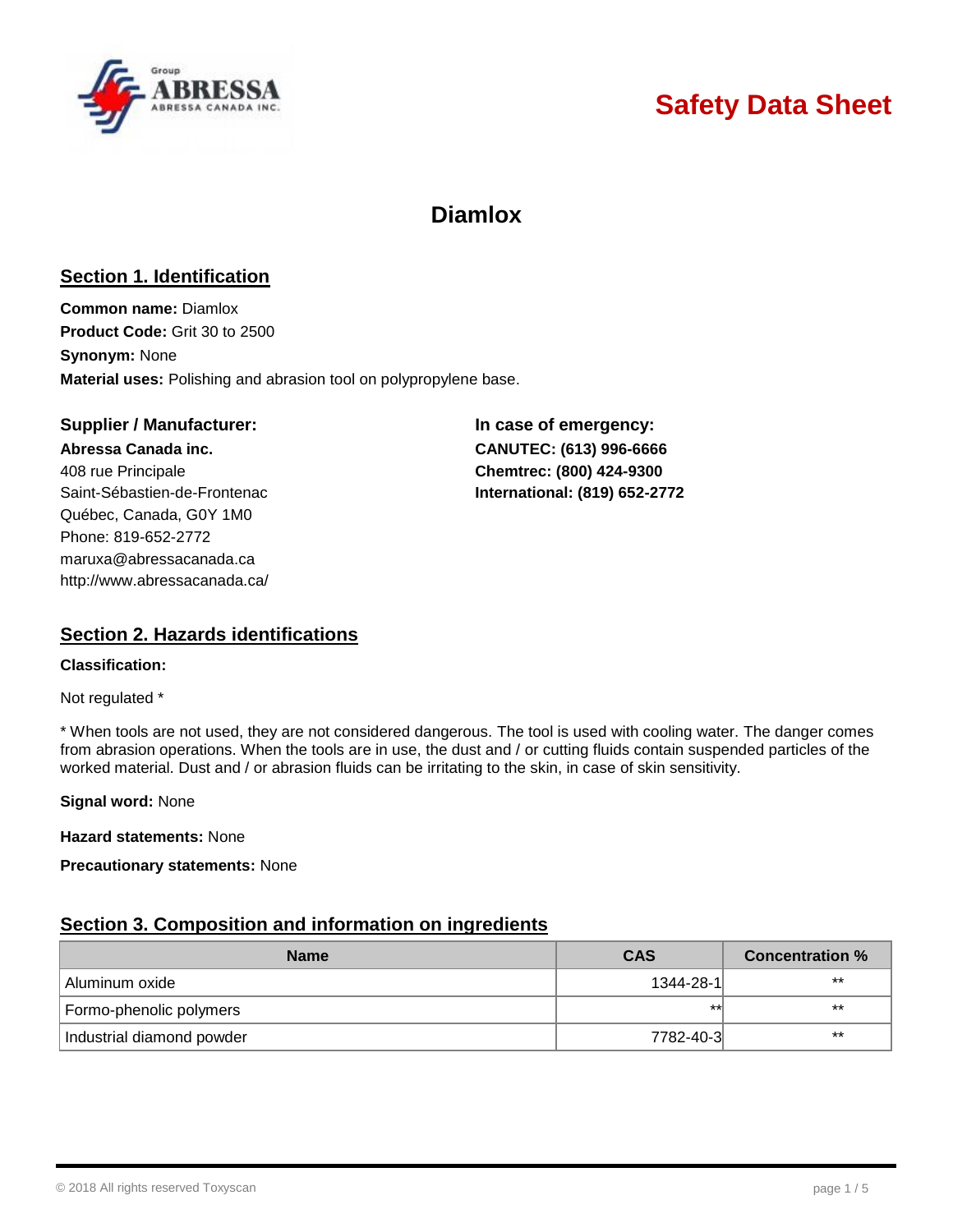# **Section 4. First aid measures**

### **Description of first aid if required:**

Move out of dangerous area. Consult a physician. Show this safety data sheet to the doctor in attendance.

#### **Eye contact:**

If irritation develops after the exposure to the abrasion particles and/or cutting fluids, immediately rinse the eyes with a lot of water.

#### **Skin contact:**

If irritation develops after the exposure to the abrasion particles and/or cutting fluids, immediately wash the skin with a lot of water and soap.

#### **Inhalation:**

Move the conscious victim to fresh air.

#### **Ingestion:**

Highly improbable. However, if the product is ingested, DO NOT induce vomiting.

#### **Indication of immediate medical attention and special treatment needed, if necessary:**

Do not give anything by mouth to an unconscious victim. Do NOT induce vomiting.

#### **Most important acute symptoms and effects:**

Abrasion particles can irritate skin and eyes. Not likely, but may irritate the gastric tract. May irritate the respiratory tract if the product is used without cooling water.

#### **Most important delayed symptoms and effects:**

None known

## **Section 5. Fire fighting measures**

#### **Flammability of the product:**

Polypropylene can ignite or melt at high temperatures.

**Flash point:**

N/A

### **Auto-ignition temperature:**

N/A

#### **Products of combustion:** Carbon oxides

#### **Special protective actions for fire-fighters:**

Wear self-contained breathing apparatus and appropriate protective clothing.

#### **Suitable extinguishing media:**

Use means of extinction the most suited to the surrounding materials.

## **Section 6. Accidental release measures**

**Personal precautions, protective equipment and emergency procedures: For non emergency personnel:** Not applicable **For emergency personnel:** Not applicable

**Environmental precautions:**

Not applicable

#### **Methods and material for containment and cleaning up:**

Use appropriate tools to put the spilled solid in a convenient waste disposal container.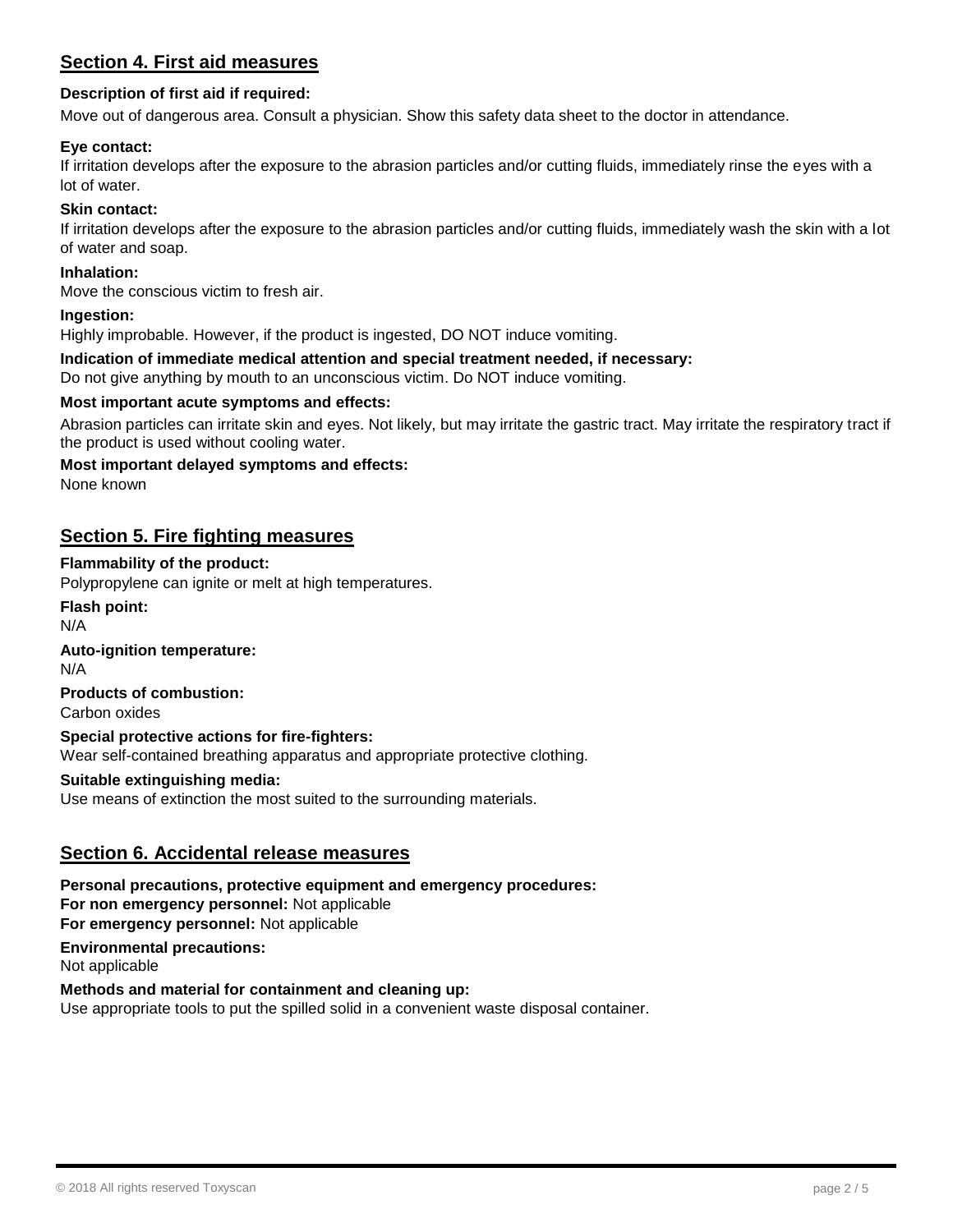# **Section 7. Handling and storage**

### **Precautions in Handling:**

Follow the usual safety standards during abrasion operations to avoid mechanical injury from abrasive particles.

### **Precautions in Storage:**

Store in a cool, dry and well-ventilated place.

# **Section 8. Exposure Controls, Personal Protections**

## **Control parameters:**

| <b>Component</b>             | <b>CAS</b> | Value      | <b>Control</b><br>parameters        | <b>Basis</b> |
|------------------------------|------------|------------|-------------------------------------|--------------|
| Industrial diamond<br>powder | 7782-40-3  | PEL        | 15 mg/m $3$                         | <b>OSHA</b>  |
|                              |            | <b>TLV</b> | 10 mg/m $3$                         | <b>ACGIH</b> |
| Aluminum oxide               | 1344-28-1  | <b>TWA</b> | 5 mg/ $m3$<br>inhalable<br>fraction | <b>OSHA</b>  |
|                              |            | <b>TWA</b> | 10 mg/m $3$                         | <b>ACGIH</b> |
|                              |            | <b>TWA</b> | 15 mg/m $3$                         | <b>OSHA</b>  |

### **Engineering controls:**

Use with water to cool and clean the stone.

**Personal protective equipment:**

**Eyes:** Wear safety glasses.

**Skin/body:** Wear a lab coat or any other appropriate protective clothing.

**Respiratory:** If ventilation is insufficient, choose appropriate respiratory protection according to levels and duration of exposure.

**Hands:** Wear chemical resistant protective gloves.

# **Section 9. Physical and chemical properties**

**Physical state:** Solid **Color:** Variable according to components **Odour:** Not available **Melting point/Freezing point:** Data not available **Boiling point:** Data not available **Appearance:** Solid **Flash point:** Data not available **Auto-ignition temperature:** Data not available **pH:** Data not available

**Solubility:** Not available

**Density:** Data not available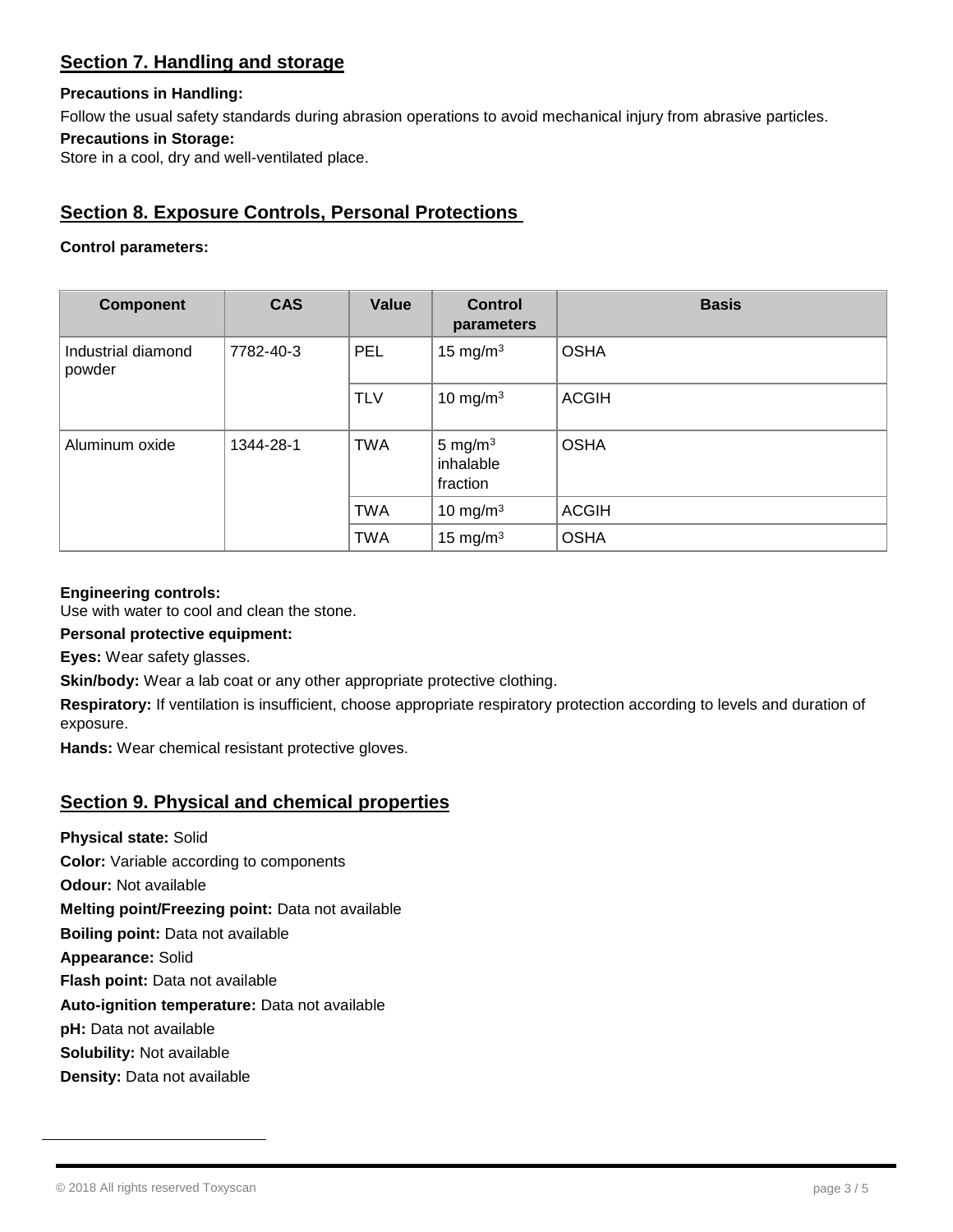# **Section 10. Stability and reactivity**

**Chemical reactivity:** Stable under normal conditions of use and storage. **Possibility of hazardous reactions:** Not applicable **Reactivity conditions:** None **Incompatible materials:** None

# **Section 11. Toxicological information**

#### **Acute toxicity:**

| <b>Component</b>                                            | <b>CAS</b> | <b>Value</b>                        |
|-------------------------------------------------------------|------------|-------------------------------------|
| Industrial diamond powder                                   | 7782-40-3  | $DL_{50}$ Oral: Mouse = 10000 mg/kg |
| Aluminum oxide                                              | 1344-28-1  | $DL_{50}$ Oral: Rat > 3600 mg/kg    |
| <b>Skin corrosion/irritation:</b><br>Not applicable         |            |                                     |
| Serious eye damage/irritation:<br>Not applicable            |            |                                     |
| <b>Respiratory or skin sensitisation:</b><br>Not applicable |            |                                     |
| Gem cell mutagenicity:<br>Not applicable                    |            |                                     |
| Carcinogenicity:<br>Not applicable                          |            |                                     |
| <b>Reproductive toxicity:</b><br>Not applicable             |            |                                     |

**STOT- Single exposure:** Not applicable

**STOT- repeated exposure:** Not applicable

**Aspiration hazard:** Not applicable

**Information on likely route of exposure:** Not applicable

# **Section 12. Ecological information**

# **Ecological data for aquatic environments:**

Data not available

**Persistence and degradability:** Data not available

**Bioaccumulative potential:** Data not available

**Mobility in soil:** Data not available

**Other adverse effects:** Data not available